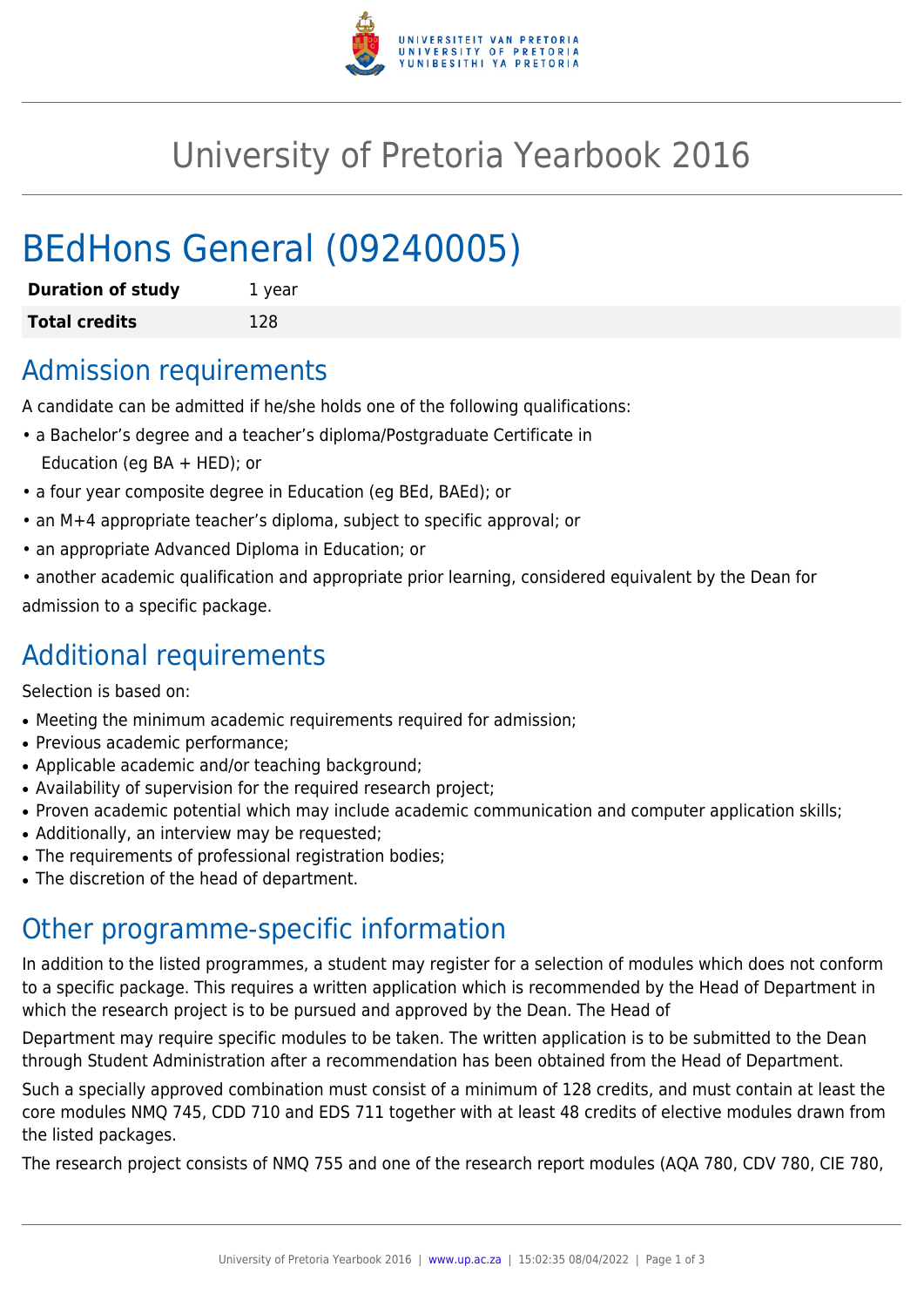

WEM 781, LSG 780 or SMP 780). At least one of the modules of the combination must be cognate with the research project.

The degree will be awarded as the Bachelor of Education Honours (General).

## Examinations and pass requirements

Subject to exceptions approved by the Dean, on the recommendation of the head of the department, a student may not sit for an examination for the honours degree more than twice in the same module.

A final-year student who has failed a maximum of three semester modules or their equivalent, with a final mark of at least 40% in each, may be admitted by the Dean to a special examination/s in these modules during January of the following year, provided that this will enable the student to comply with all the requirements for the degree.

### Research information

A research project is compulsory and must be handed in for examination, as prescribed by the particular department.

#### Pass with distinction

The degree is conferred with distinction on a student who has obtained an average of at least 75%, with a minimum of 70% in each module.